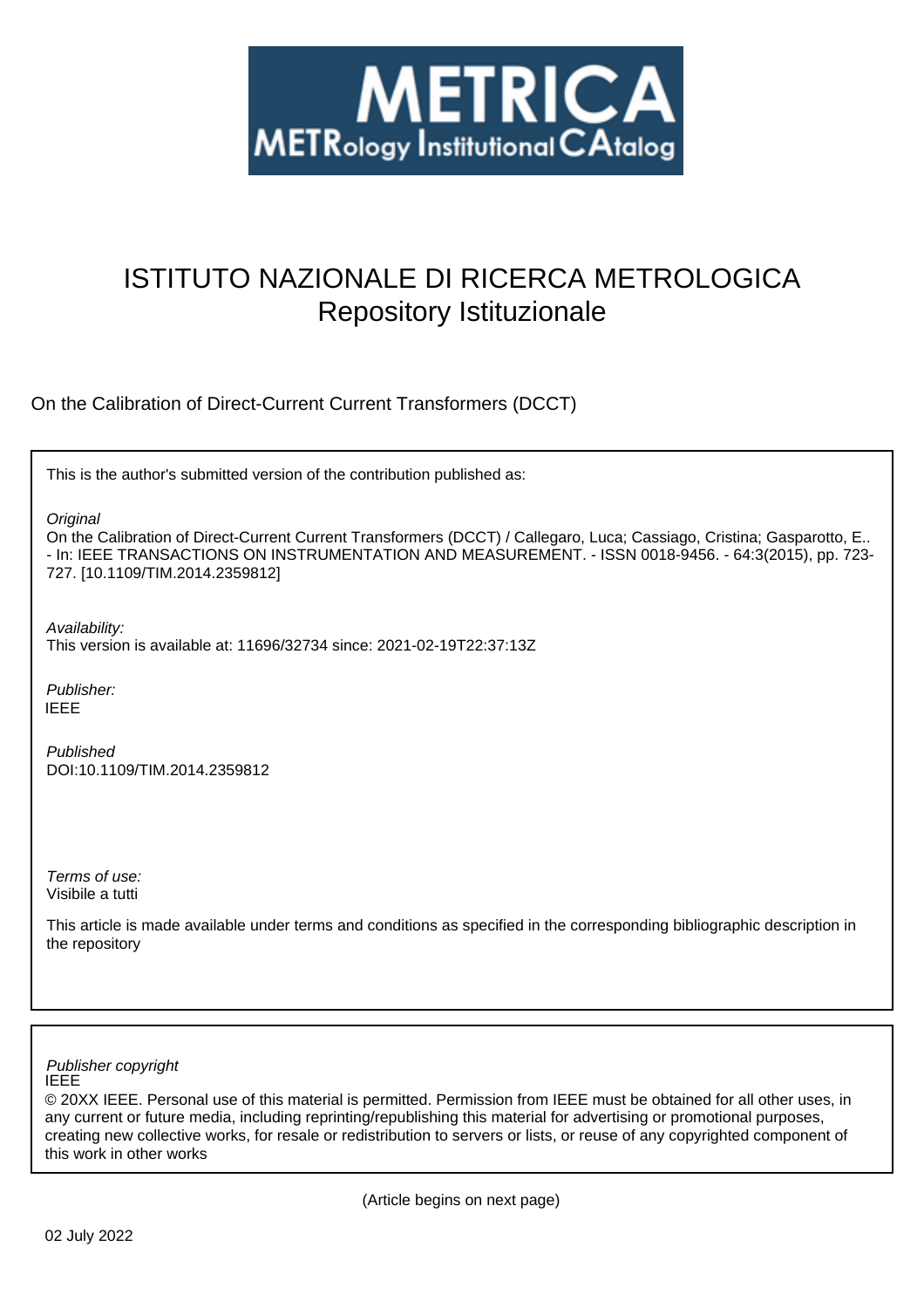### On the calibration of direct-current current transformers

*Luca Callegaro, Cristina Cassiago, and Enrico Gasparotto* ∗†

#### Abstract

Modern commercial direct-current current transformers (DCCT) can measure currents up to the kA range with accuracies better than  $1 \times 10^{-5}$ . We discuss here a DCCT calibration method and its implementation with commercial instruments typically employed in low resistance calibration laboratories. The primary current ranges up to  $2 kA$ ; in the current range below  $100 A$  the calibration uncertainty is better than  $3 \times 10^{-7}$ . An example of calibration of a high-performance DCCT specified for primary currents measurement up to 900 A is discussed in detail.

#### 1. INTRODUCTION

Commercial direct-current current transformers (DCCT) are the most accurate dc high-current sensors available [1], with specified relative accuracies in the  $10^{-5}$  range and integral linearities better than 1 × 10<sup>−</sup><sup>6</sup> . The verification of such high performances, and the calibration of the DCCT ratio, ask for metrological facilities capable of handling the high currents required, of high accuracy and with automated operability [2–5].

Ultimate current ratio accuracy is achieved in cryogenic current comparators (CCC) [6]. In a CCC, the ratio accuracy is given by constraining the magnetic flux path (generated by the current being compared) within superconducting shields; an extreme sensitivity is given by a superconducting quantum interference device (SQUID) flux sensor. Even though CCCs capable of handling currents up to 100 A have been realized [7], these devices are research instruments not available in calibration laboratories.

Ferromagnetic-core, room-temperature current comparators (CC) are current ratio devices which can achieve ratio errors (deviations from reading) better than  $1 \times 10^{-7}$  [8], and can be self-calibrated through step-up procedures [9, 10] with similar levels of uncertainty. Thus, a CC can act as the current ratio standard in a DCCT calibration setup. Although complex and expensive instruments, highcurrent CC are a common presence in electrical calibration laboratories, since they are embedded within commercial resistance ratio bridges employed for the measurement of low-valued resistance standards. Such instruments include also current sources, detectors, and firmware for automated operation.

Here we present a simple circuit that allows the calibration of the ratio of a DCCT by using commercial components, originally designed for the calibration of low-valued resistors. The accuracy reached is dependent on the primary current and can be lower than  $3 \times 10^{-7}$  for currents below 100 A. An example of calibration of a DCCT having a 1500 : 1 nominal ratio for currents up to 900 A is reported.

The implementation has been employed for the participation to the EURAMET.EM-S35 High DC current ratio supplementary comparison [11], in which INRIM acts as co-pilot laboratory.

## 2. THE METHOD

Fig. 1 shows the schematics of the calibration setup.

The instruments employed are, in addition to the DCCT under calibration, an automated current range extender EXT and a current comparator ratio bridge CC.

All these instruments are based on the same principle: a high-permeability ferromagnetic core is wound by  $m + 1$  windings, each of  $N_k$  turns, through which currents  $I_k$  flow. The magnetic equation of such circuit is  $\sum_k N_k I_k = \mathcal{R}\Phi$ , where  $\Phi$  is the flux in the magnetic core and  $\mathcal R$  its magnetic reluctance.  $\Phi$ is measured by a dc flux detector (based on the fluxgate modulation technique [1, 12, 13]) which output acts as error signal for the feedback control of a current generator  $I_0$  connected to winding  $N_0$ . The  $\sum_{k=0}^{m} N_k I_k = 0.$ goal of the feedback control is to achieve  $\Phi = 0$ , which results in the ampere-turns balance equation

In both DCCT and EXT, only two windings  $(m = 1)$  are active in a given operating condition. The controlled current generator output  $I_0$  constitutes the device output current; the primary current  $I_1$  is

<sup>∗</sup>Luca Callegaro, Cristina Cassiago and Enrico Gasparotto are with the Electromagnetism Division of the Istituto Nazionale di Ricerca Metrologica (INRIM), Strada delle Cacce 91, 10135 Torino, Italy, e-mail: l.callegaro@inrim.it

<sup>†</sup>Manuscript received March 4, 2014.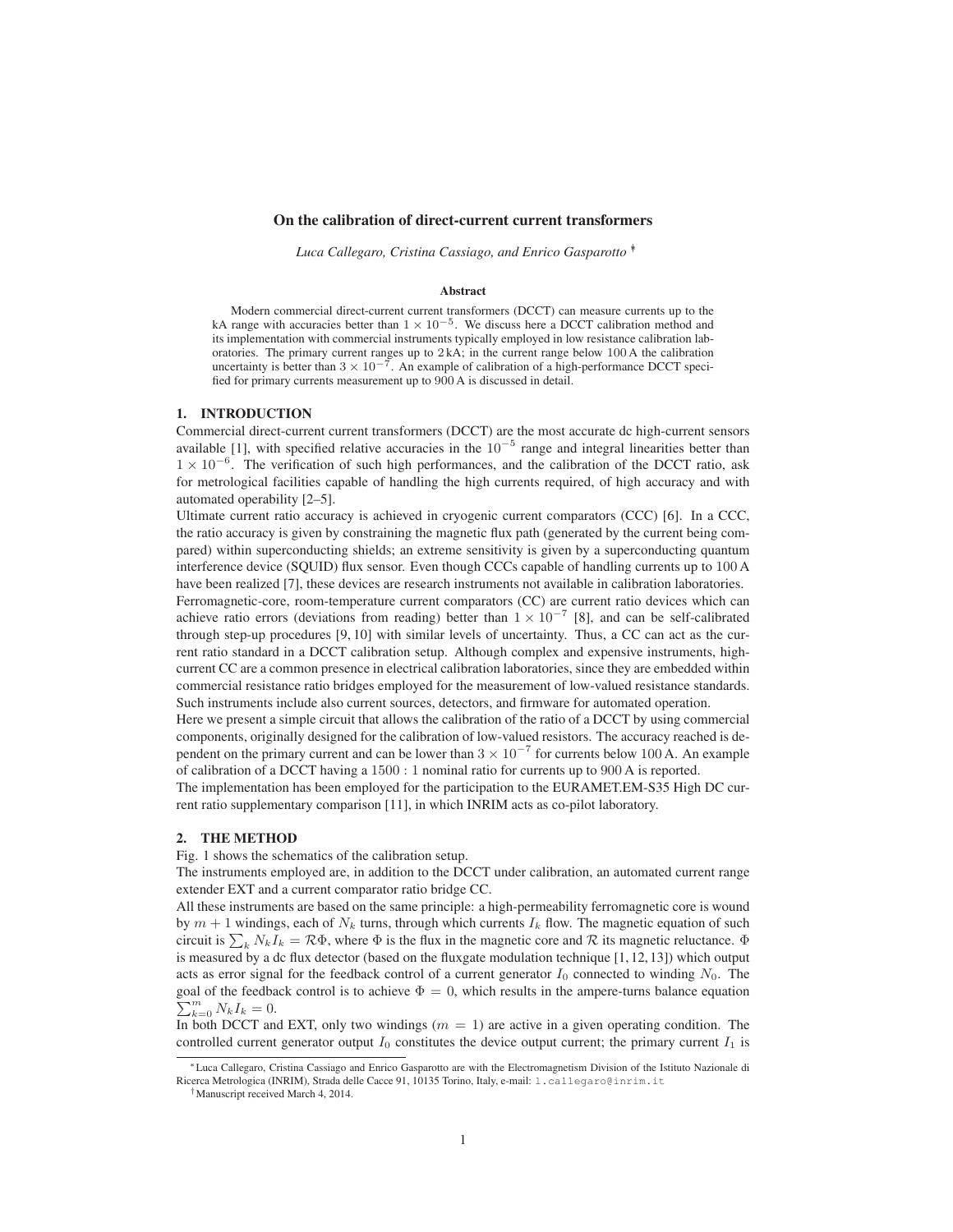

*Figure 1: Principle schematics of the DCCT calibration setup. S is the high-current source, EXT is an automated current range extender, CC a dc current comparator. Meter* A<sub>D</sub> *monitors the DCCT output* I<sub>E</sub>; meter A<sub>C</sub> give the *reading of*  $I_C$  *employed in the measurement model Eq.* (2).

thus scaled down with the turns ratio  $t = \frac{N_1}{N_0}$  as  $I_0 = tI_1$ . In CC, more windings ( $m \ge 2$ ) are active; currents can be compared, weighted by their respective winding turns; a measurement of the controlled current generator output allows the determination of the primary current unbalances.

In Fig. 1, the input windings of both DCCT and EXT, are connected in series and fed by the primary current I<sub>P</sub> generated by a high-current dc source S. DCCT and EXT output currents are  $I_D = G_D I_P$ , and  $I_{\rm E} = G_{\rm E}I_{\rm P}$  respectively;  $G_{\rm D}$  is the DCCT current gain (that is, the measurand), and  $G_{\rm E}$  is the EXT current gain.

 $I_D$  and  $I_E$  are connected to two input windings of CC, each having  $N_D$  and  $N_E$  turns.  $I_D$  is also measured by a high-accuracy ammeter AD.

The CC compensation current  $I_c$ , linked to CC winding of turns  $N_c$ , is measured by ammeter Ac; when operating properly, the CC balance equation is

$$
N_{\rm E}I_{\rm E} + N_{\rm D}I_{\rm D} + N_{\rm C}I_{\rm C} = 0.
$$
 (1)

In Eq. (1), the sign of turn numbers  $N_x$  can be either positive or negative and is set by the winding direction on the core.

When all automated controls operate properly, each core flux is drawn to zero, and the balance equation is of the whole circuit becomes

$$
G_{\rm D} = \frac{I_{\rm C}}{I_{\rm P}} \frac{N_{\rm C}}{N_{\rm D}} - G_{\rm E} \frac{N_{\rm E}}{N_{\rm D}}.
$$
 (2)

A relative gain error  $\delta G_{\rm D}$  respect to nominal gain  $G_{\rm D}^{(\rm n)}$  can also be computed,

$$
\delta G_{\rm D} = \frac{G_{\rm D} - G_{\rm D}^{(\rm n)}}{G_{\rm D}^{(\rm n)}}.
$$
\n(3)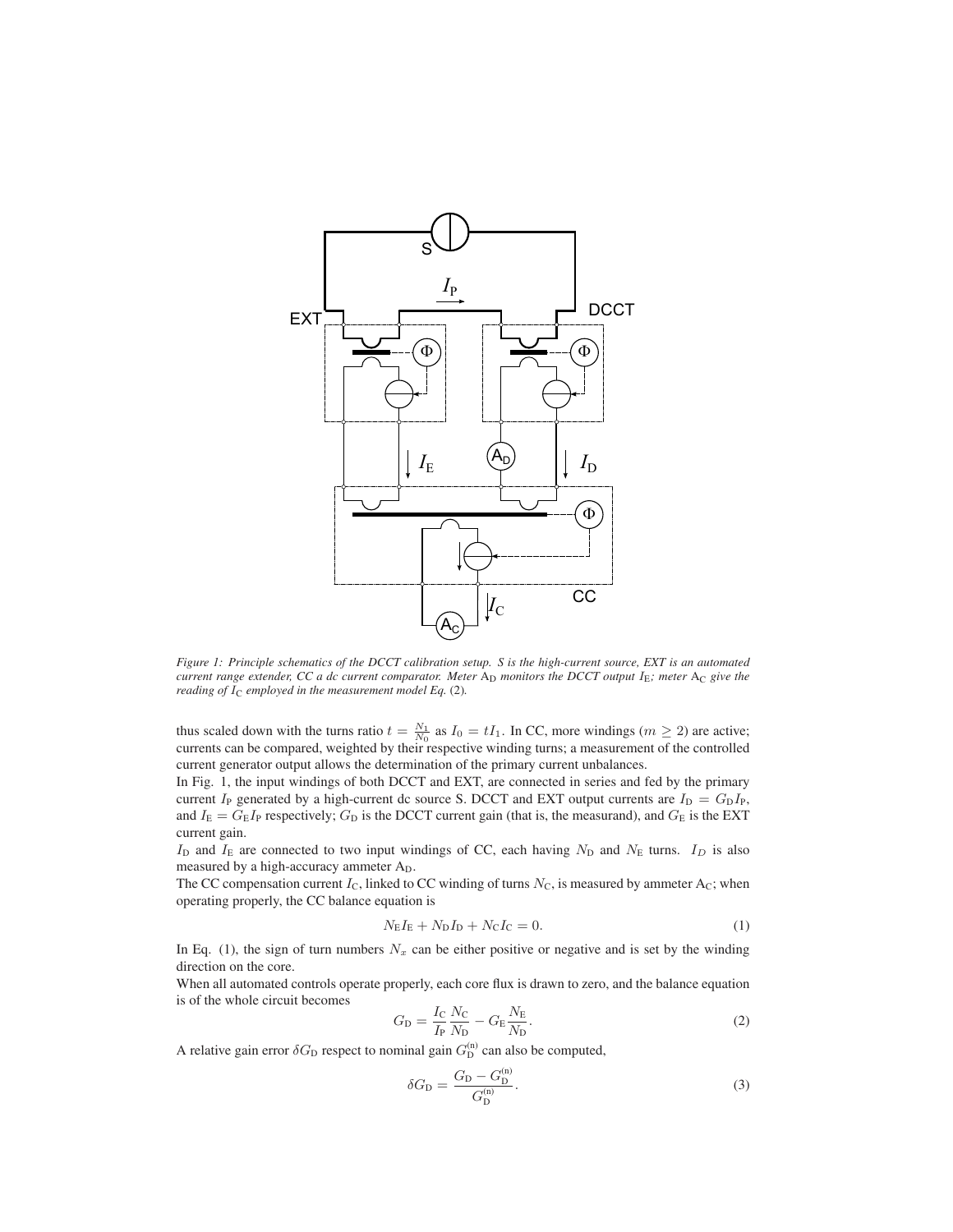All instruments based on the fluxgate technique suffer from a certain degree of dc offset, caused by the magnetization hysteresis and relaxation of the ferromagnetic core. This offset, in the order of  $1 \times 10^{-5}$  A per unit input turn [12], is dependent on temperature, measurement history and drifts with time. To compensate for these offset, the reading  $I_c$  in Eq. (2) is substituted with  $\Delta I_c = I_c - I_{C0}$ , where  $I_{\text{C}0}$  is the reading taken with null primary current  $I_{\text{P}} = 0$ .

# 3. IMPLEMENTATION

A test implementation of the schematic of Fig. 1 has been set up with the following instrumentation:

• DCCT under calibration. Results reported in Sec. 4. refer to a LEM mod. ITN 900-S ULTRASTAB high-performance current transducer [14]. Primary current  $|I_P| \le 900$  A, nominal ratio  $G_D$  = 1/1500, accuracy better than  $2 \times 10^{-5}$  (including offset), linearity better than  $1 \times 10^{-6}$ , maximum resistance of the burden 2.5  $\Omega$ . Fig. 2 shows the DCCT mounted on the primary busbar.



*Figure 2: The DCCT under calibration mounted on the primary current busbar. Placed on the busbar is also an aluminum block (foreground) that includes a thermometer head for temperature monitoring.*

- CC: Guildline mod. 9920 direct current comparator. This instrument is particularly flexible since it provides several fixed windings having a decadic (1 to 1000) number of turns, one winding with an adjustable number of turns through decade rotary switches, and allows a full reconfiguration of the connections between the windings and the internal electronics. The setting for the DCCT being calibrated is  $N_D = -100$  (fixed winding),  $N_E = 150$  (decade winding).  $N_C = 1$ , in order to achieve the largest sensitivity in the measurement of  $I_{\rm C}$ .
- EXT: Two different extenders have been employed, depending on  $I<sub>P</sub>$ :
	- Measurement International mod. MI 6011B range extender.  $|I_P| \le 100$  A, nominal ratio 1/1000, relative accuracy  $< 1 \times 10^{-7}$ .
	- Measurement International mod. MI 6012M range extender,  $|I_P| \leq 2$  kA, nominal ratio 1/1000, relative accuracy  $< 2 \times 10^{-6}$ .

The performances of these instruments can be validated in the original low-resistance measurement setups for which they are designed [15].

• S: two different sources have been employed, depending on the primary current  $I_P$ :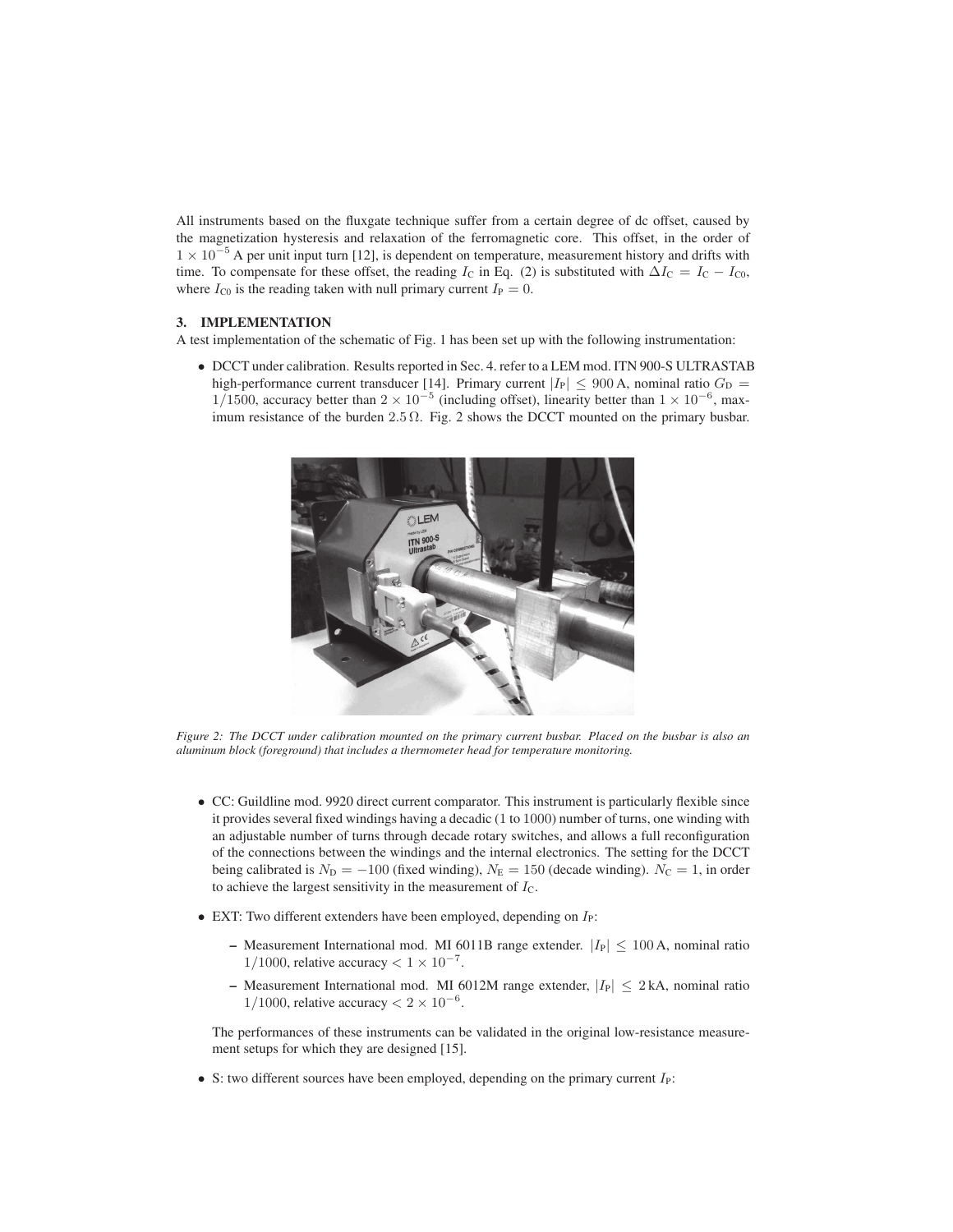

*Figure 3: Time recording of the compensation current*  $I_C$  *for different primary currents*  $I_P$ *.* 

- Measurement International MI 6100A linear dc power supply, current output 0 A to +100 A. Current reversal is achieved with a switch internal to MI 6011B.
- Agilent mod. 6680A, current output up to 875 A. Two items are connected in parallel, and a Measurement International mod. 6025 pneumatic switch allows the current reversal.
- A<sub>D</sub>: an Agilent mod. 3458A multimeter, in dc voltage mode, measures the voltage drop on a Tinsley mod. 1659 1  $\Omega$  standard resistor.
- A<sub>C</sub>: a second 3458A multimeter in dc current mode, 100 mA range.

The DCCT and busbar temperatures are monitored with two PT100 platinum thermoresistance elements read by a Fluke mod. 1529 CHUB E-4 thermometer. Fig. 2 shows the location of the busbar thermometer head.

#### 4. RESULTS

The gain error  $\delta G_{\rm D}$  defined in Sec. 2. asks for the determination of  $\Delta I_{\rm C} = I_{\rm C} - I_{\rm C0}$ , where the two readings  $I_C$  and  $I_{C0}$  correspond to the nominal current  $I_P^{(n)}$  of interest, and to a zero current  $I_P = 0$ . The measurement system is therefore run continously, and  $I_P$  is cycled periodically between values  $0, +I_P^{(n)}$ ,  $0, -I_p^{(n)}$  and so on; the reading  $I_c$  is continuously recorded. Fig. 3 shows a time series of  $I_c$  readings corresponding to an  $I_P$  cycle. For each value of  $I_P$ , after transients have died out, a time average  $\overline{I_C}(I_P)$ is computed (see gray bands in Fig. 3).

The quantity  $\Delta I_C$  to be employed in Eq. (2) is computed as  $\Delta I_C(I_P^{(n)}) = \overline{I_C}(I_P^{(n)}) - (\overline{I_C'}(0) + \overline{I_C''}(0))/2$ , where  $\overline{I'_C}(0)$  and  $\overline{I''_C}(0)$  are the zero readings respectively preceding and succeeding  $\overline{I_C}(I_P^{(n)})$  in the time series.

From each  $\Delta I_{\rm C}(I_{\rm P}^{(\rm n)})$ , the absolute  $\Delta G_{\rm C}(I_{\rm P}^{(\rm n)})$  and relative  $\delta G_{\rm C}(I_{\rm P}^{(\rm n)})$  errors are computed. Fig. 4 graphically shows the values  $\delta G_{\rm D}$  corresponding to each  $I_{\rm P}^{(n)}$  measurement cycle. Tab. 1 reports the estimates for  $G_D$  and  $\delta G_D$  of the DCCT under measurement, together with the corresponding 95 % expanded uncertainties, for several primary current  $I_P^{(n)}$  values.

As an example, the uncertainty budget for the calibration of  $G_D$  at  $I_P = +90$  A is given in Tab. 2, where it can be appreciated that the principal contributions to measurement uncertainty are the measurement repeatability of  $I_c$  and the EXT ratio  $N_E/N_D$ .

# 5. CONCLUSIONS

The setup proposed allows the calibration of the ratio of a DCCT with accuracies in the  $10^{-6}$  range or better. The proposed implementation, suitable for primary currents up to 2 kA, is based on commercial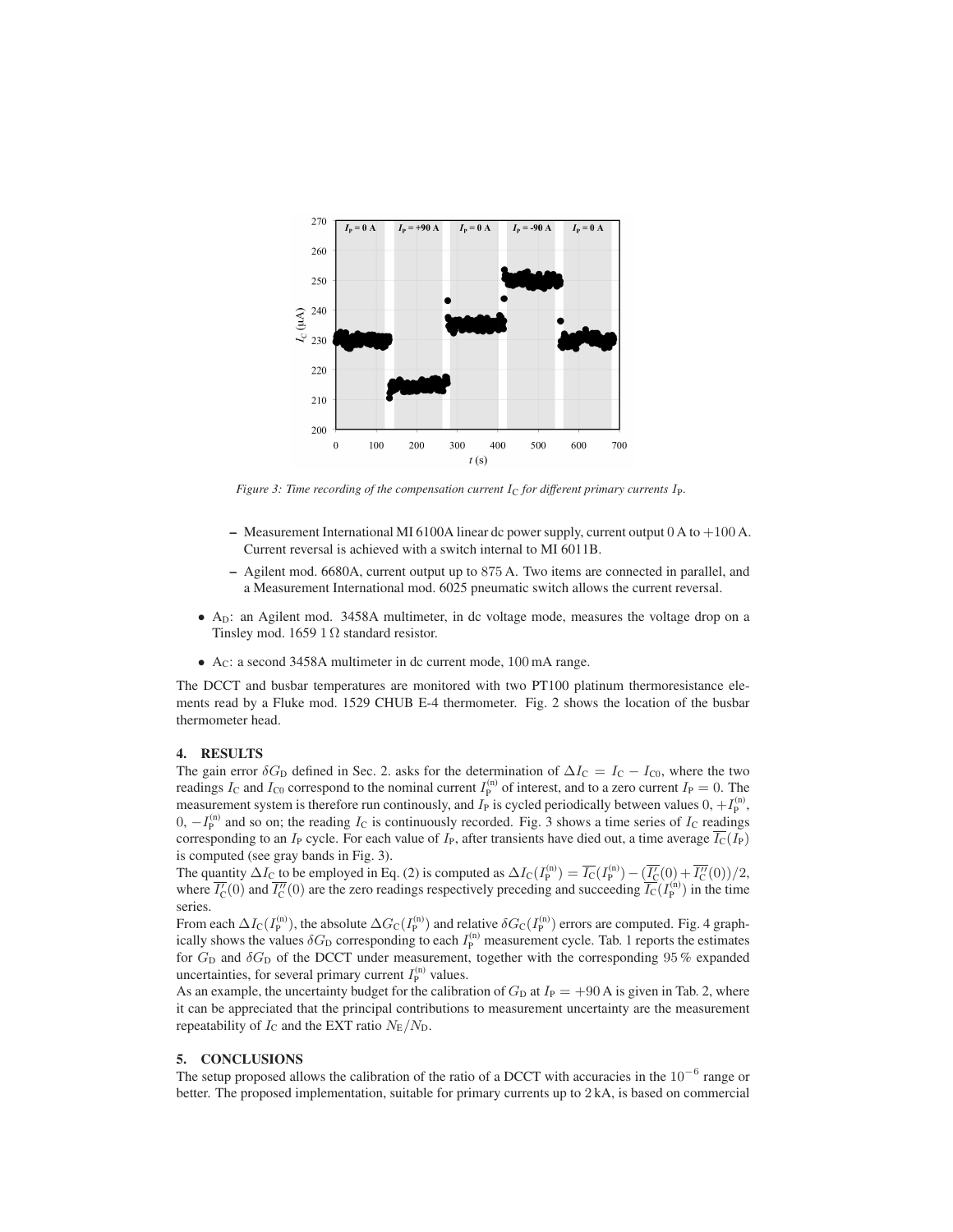

*Figure 4: The relative gain error* δG<sub>D</sub> of the DCCT under calibration, for different nominal primary current values  $I_P^{(n)}$ . Each dot corresponds to half of the measurement cycle shown in Fig. 3. For each  $I_P^{(n)}$ , five measurement results *are reported. The average value and its uncertainty are given in Tab. 1.*

*Table 1: DCCT gain G*<sub>D</sub> *for different primary currents I<sub>P</sub>. The relative deviation* δ*G*<sub>D</sub> *from nominal ratio is also reported.*

| $I_{\rm P}^{\rm (n)}$<br>A | Supply         | EXT            | $G_{D}$<br>$\times 10^{-4}$   | $\delta G_{\rm D}$<br>$\times 10^{-6}$ | $U(\delta G_{\rm D})$<br>$\times 10^{-6}$ |
|----------------------------|----------------|----------------|-------------------------------|----------------------------------------|-------------------------------------------|
| $+90$                      | 6100A          | 6011B          | 6.6666539(16)                 | $-1.92$                                | 0.24                                      |
| $-90$<br>$+300$            | 6100A<br>6680A | 6011B<br>6012M | 6.6666539(16)<br>6.666682(16) | $-1.92$<br>$+2.3$                      | 0.23<br>2.3                               |
| $-300$                     | 6680A          | 6012M          | 6.666676(15)                  | $+1.5$                                 | 2.3                                       |
| $+600$<br>$-600$           | 6680A<br>6680A | 6012M<br>6012M | 6.666677(15)<br>6.666676(15)  | $+1.6$<br>$+0.9$                       | 2.3<br>2.3                                |
| $+900$                     | 6680A          | 6012M          | 6.666672(15)                  | $+0.9$                                 | 2.3                                       |
| $-900$                     | 6680A          | 6012M          | 6.666673(15)                  | $+1.1$                                 | 2.3                                       |

instruments typically employed for low-resistance calibrations, and therefore often available in calibration laboratories. The implementation has been employed for the participation to the EURAMET.EM-S35 comparison. The result of the comparison, when available, will therefore constitute a validation of the implementation.

#### ACKNOWLEDGMENTS

The authors are indebted with Alessandro Mortara, Bundesamt für Metrologie (METAS), Switzerland, for fruitful discussions; and with their colleague Fulvio Francone for help in the construction of the calibration facility.

## **REFERENCES**

- [1] P. Ripka, "Electric current sensors: a review," *Meas. Sci. Technol.*, vol. 21, p. 112001, 2010, 23 pp.
- [2] M. Zhu and K. Xu, "A calibrating device for large direct current instruments up to 320 kiloampere-turns," *Instrumentation and Measurement, IEEE Transactions on*, vol. 47, no. 3, pp. 711–714, Jun 1998.
- [3] G. Fernqvist, J. Pett, and J. Pickering, "A reference standard system based on dc current," in *Precision Electromagnetic Measurements, 2002. Conference Digest 2002 Conference on*, June 2002, pp. 164–165.
- [4] G. Fernqvist, B. Halvarsson, J. Pett, and J. Pickering, "A novel current calibration system up to 20 kA," *Instrumentation and Measurement, IEEE Transactions on*, vol. 52, no. 2, pp. 445–448, April 2003.